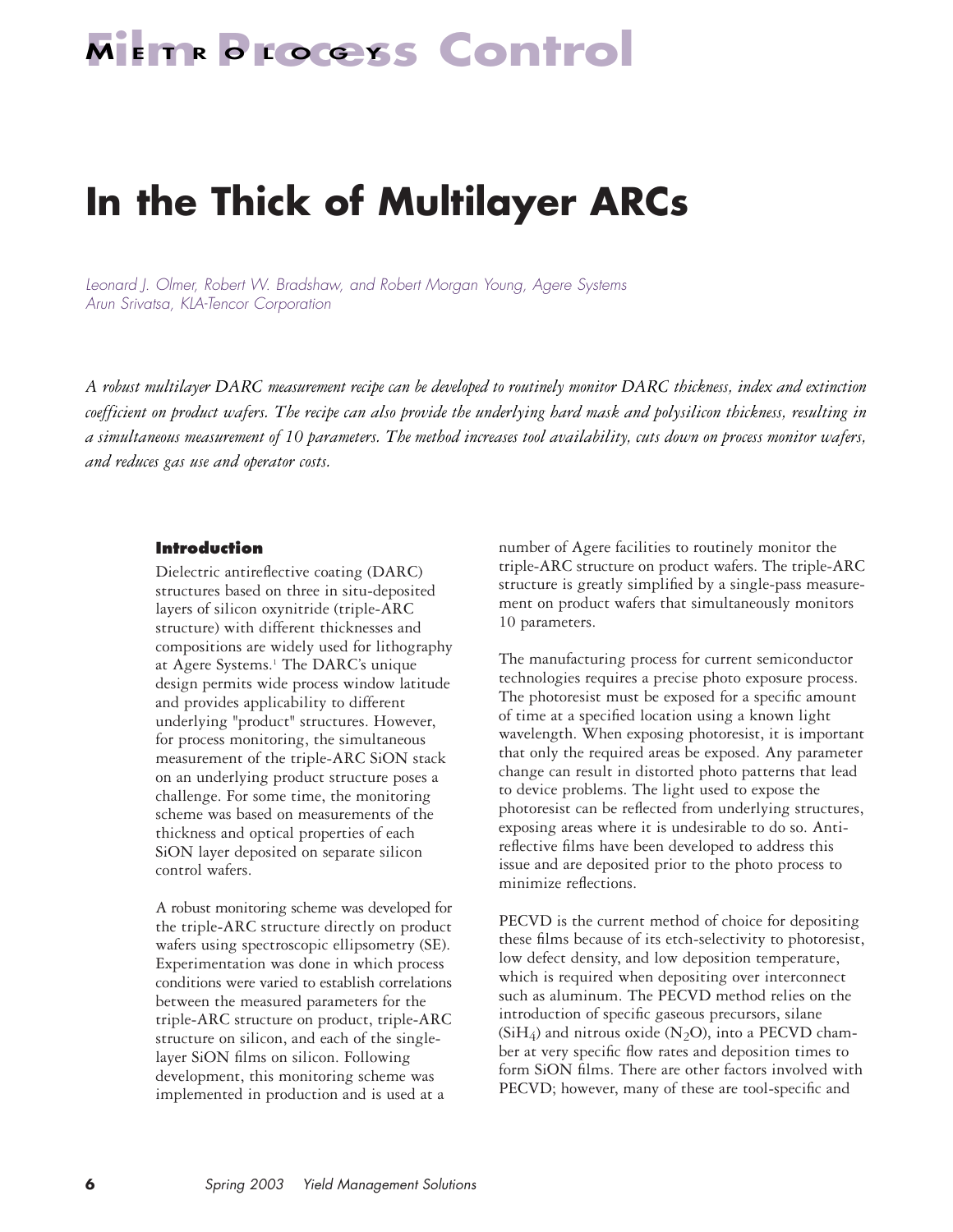

Figure 1. Schematic showing reflection of polarized light from a surface.

may vary between manufacturers and process requirements. Generally, a change in the ratio of the flow rates of  $SiH_4$  to N<sub>2</sub>O affects the stoichiometry of the deposited film. This, in turn, influences the film's refractive index (*n* and *k*) where *n* is the real portion of the refractive index and *k* is related to the extinction coefficient. Deposition time is another key process parameter that affects the resultant thickness *t* of the deposited film. Since *t*, *n* and *k* are key factors in the film's ability to reduce reflectance, these parameters must be monitored and controlled to assure antireflective film performance.

Single-layer ARC films, as typically used, work on the principle of phase-shift cancellation and absorbance to eliminate reflections. Thus, ARC film properties and resist thickness must be carefully controlled. The uniqueness of Agere's triple-ARC process is the use of multiple ARC layers deposited sequentially to produce a triple-ARC stack that completely absorbs the reflected light during the photo process. This technique is more manufacturable than the single-ARC process because *n*, *k* and *t* do not have to be as tightly controlled.

In the manufacturing environment it is still necessary to measure the DARC optical properties. And it is better yet to measure directly on product wafers rather than on silicon control wafers. Measuring each layer's optical properties in the triple-layer stack deposited over underlying hard mask and polysilicon posed a problem. The benefit is the elimination of silicon control wafers and increased use of the plasma deposition tool to run product, which results in reduced cost.

#### **Test matrix rationale**

The goal was to implement the monitoring of the triple-ARC process directly on product. The intent was to produce DARC films with a predetermined range of

thickness and refractive indices, which were deposited as individual layers along with correlating composite three-layer stacks. In theory, the measured parameters obtained from the single-layer DARC films on silicon should agree with those obtained from the same stacked film on silicon or on product.

The parameters measured for all of the films were *t*, *n* and *k* at 365 nm, the wavelength used during photo exposure. Due to the small difference in the *n* value between each film, the top and middle layers were combined for the stack measurements. In some instances, this small difference in the refractive index made it difficult to locate the interface between each layer. Therefore, the reported thickness is the sum of the top layer thickness and the middle layer thickness. The reported refractive index at 365 nm is the average value obtained from the top and middle layers. This should not affect the usefulness of the DARC measurement recipes since the measured parameters will still yield values that indicate an out-of-tolerance mass flow controller (MFC) or incorrect deposition time, if they occur.

A designed experiment having six factors was performed varying N<sub>2</sub>O and SiH<sub>4</sub>  $\pm$ 10%, about the nominal values for each DARC layer. The deposition time for the top-, middle- and bottom-layer DARCs and hard mask was also varied  $\pm 1$  sec. The intent was to produce DARC films that would be identical, with the exception that some were in a composite three-layer stack, and others were individual films on silicon.

#### **DARC film measurement**

Spectroscopic ellipsometry (SE) was used to measure the  $t$ , *n* and *k* of the DARC films.<sup>2-4</sup> This optical technique



Figure 2. Tan(C) and cos(D) spectra from a DARC film stack on product. The measured spectra are plotted along with the results from the theoretical model.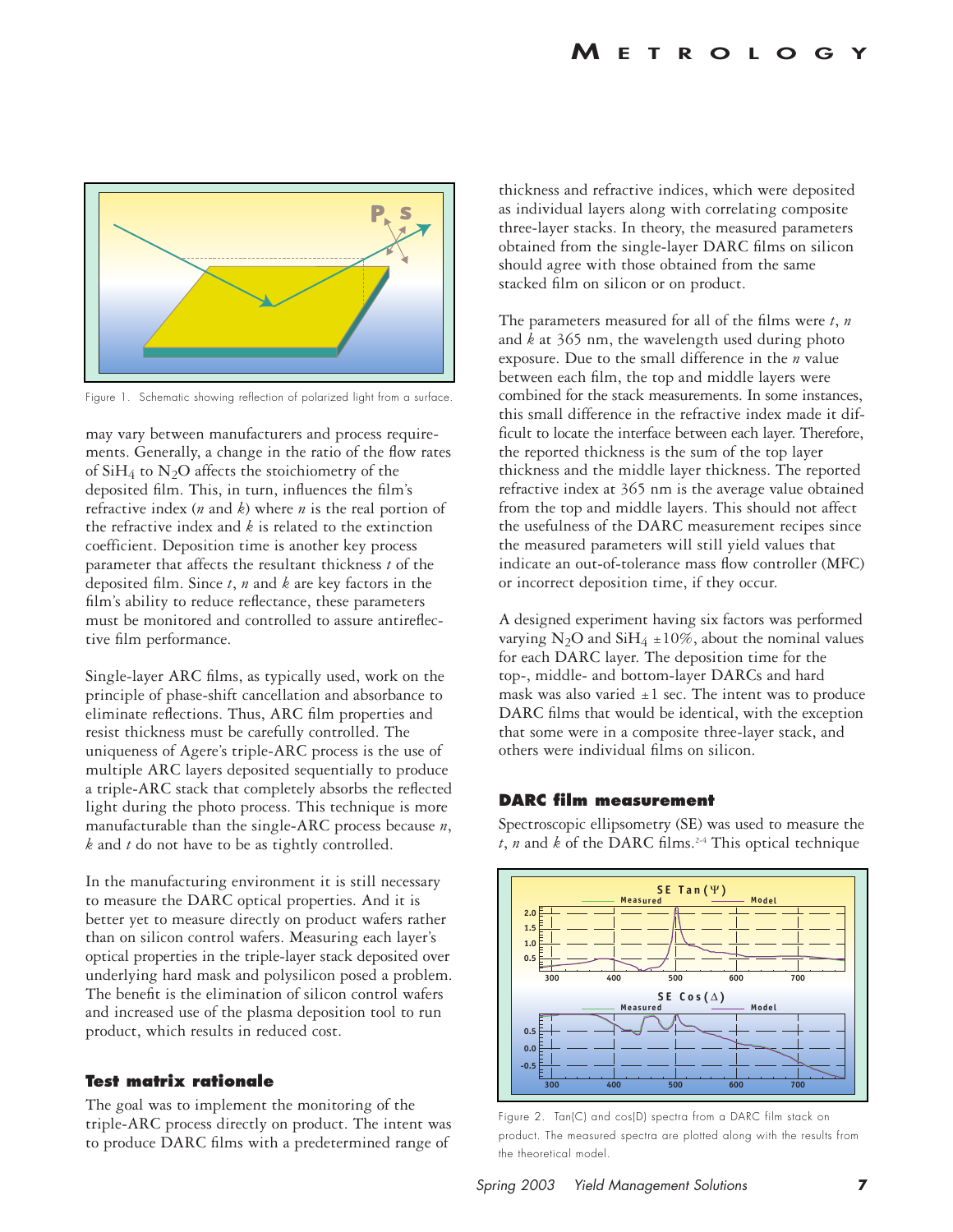is ideal for a production environment because it does not contact the wafer surface, is relatively quick and is capable of performing measurements on a variety of film stacks.

SE is based on the measurement of optical properties through analysis of polarized light reflected from the sample surface. The rotating polarizer version of this technique is used in KLA-Tencor systems, where the polarization state of the incident light is continuously varied and the detector measures the integrated intensity of the reflected polarized light at each wavelength across 1024 wavelengths of a broadband visible-UV spectrum. A broadband light source and a diffractor is used to separate the wavelengths of the light incident on the pixels forming the detector array. The integrated intensities of the polarized light can be used to compute standard ellipsometry parameters tan(C) and cos(D) at each of the 1024 wavelengths. These quantities are related to the two components  $R_p$  and  $R_s$  of the reflected polarized light, by the equation:

$$
\tan(\Psi)\exp(i\Delta) = \frac{R_p}{R_s} \tag{1}
$$

where  $R_p$  is the component of polarization parallel to the plane of the incident and reflected beams, Rs is the component perpendicular to that plane as shown in Figure 1. It can be inferred from the above equation that tan(C) is the ratio of the  $_{p}$ - and  $_{s}$ - component intensities and  $cos(D)$  is the real part of the complex quantity exp(iD).

Theoretical spectra can be generated based on material models defining the substrate and film stack. A mathematical regression analysis is performed between the measured tan(C)-cos(D) spectra and theoretical computation. The theoretical spectra include optical dispersion models (RI as a function of wavelength) and thickness data for the film (or film stack) and the substrate. For accurate and repeatable results, it is critical to have a robust mathematical model of the optical dispersion. To solve for the parameters in the dispersion model and the film thickness (*t*), a regression analysis is performed so that the difference between the calculated and measured tan(C)-cos(D) spectra is minimized.

#### **Recipe development for measurement**

The main objective during the recipe development for the SE measurements was to maximize the amount of useful information that could be obtained by analysis. As stated earlier, key parameters measured for the



Figure 3. Correlation of total DARC thickness to the sum of the individual DARC thickness over silicon.

DARC films were *t*, *n* and *k* at 365 nm. In addition, for the DARC measurement on product, two of the layers beneath the DARC films were also measured. The thickness of the hard mask layer beneath the DARC films was measured, as well as *t*, *n* and *k* of the polysilicon beneath the hard mask. A total of 10 parameters (four thickness values and three sets of indices [*n* and *k*]) were simultaneously measured for the DARC film stack on product. An example of the spectral fit between the theory and model for a product stack measured in the DOE is shown in Figure 2.

#### **Single-layer and stack data on silicon**

Figure 3 displays the total stack thickness obtained from the sum of each of the single layers on silicon recipe,



Figure 4. Correlation of top- and middle-layer DARC thickness; individual versus stack measurement.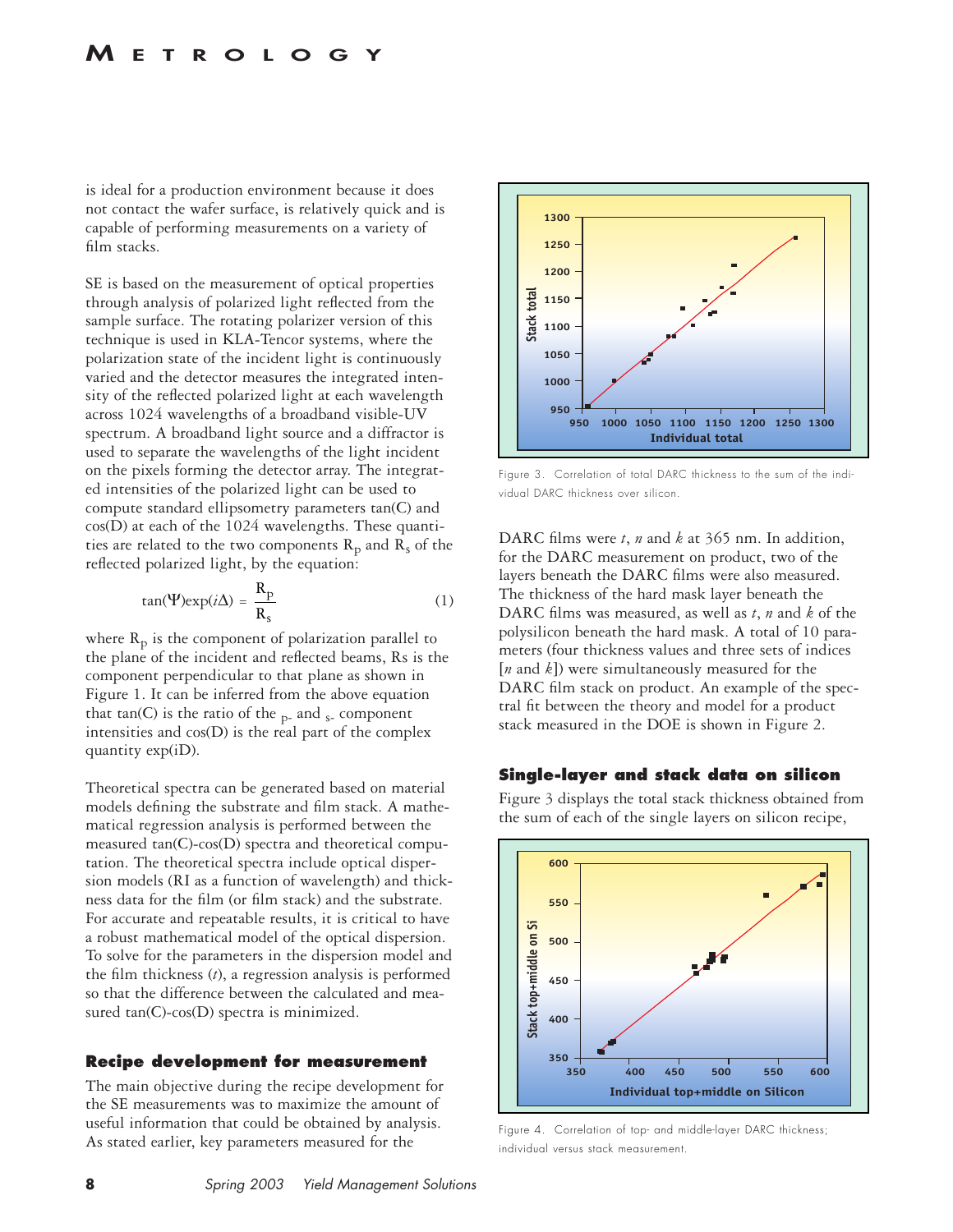

Figure 5. Correlation of DARC bottom thickness on silicon to bottom thickness on product.

compared with the thickness obtained using the DARC stack-on-silicon recipe. The red line is the best-fit straight line through the data. The root mean square (RMS) error from the best-fit straight line is  $\pm 6.4$  Å. The tolerance for each layer in the three-layer stack is  $\pm 100 \text{ Å}$ .

The sum of the measured thickness of the top- and middle-layer DARC film obtained from the single layer on silicon recipe is compared with the thickness values obtained using the DARC stack-on silicon recipe in Figure 4. The red line is the best-fit straight line through the data. The RMS error from the best-fit straight line is  $\pm 10.0$  Å. The tolerance for each layer in the stack is  $+100 \text{ Å}$ .

#### **Stack data on silicon and product**

Figure 5 displays the measured thickness for the bottom-layer DARC film obtained from the DARC stack on silicon recipe compared with the thickness values obtained using the DARC stack on product recipe. The red line is the best-fit straight line through the data. The RMS error from the best-fit straight line is  $\pm$ 9.5 Å. The bottom thickness on silicon measured; 23 Å thicker than the bottom thickness on product. This can be seen by the X intercept of the red line on the X axis. The magnitude of this difference is not large enough to prevent the use of this model as a production inline monitor. Further, this observation was found to be consistent with results from limited TEM analysis. Tolerance for the bottom layer *t* is  $\pm 100 \text{ Å}$ .

Figure 6 displays the sum of the measured thickness of the top- and middle-layer DARC film obtained from

the DARC stack on silicon recipe compared with the thickness values obtained using the DARC stack-onproduct recipe. The red line is the best-fit straight line through the data. The RMS error from the best-fit straight line is  $\pm 10.7$  Å. The tolerance for each layer in the stack is  $\pm 100 \text{ Å}.$ 

Figure 7 displays the total stack thickness obtained from the DARC stack on silicon recipe compared with the thickness values obtained using the DARC stack on product recipe. The red line is the best-fit straight line through the data. The RMS error is  $\pm 11.2$  Å. The tolerance for each layer in the three-layer stack is  $\pm 100 \text{ Å}$ .



Figure 6. Correlation of DARC top and middle thickness on silicon to top and middle thickness on product.

#### **Production data**

The recipes were implemented into production and the collected data is running at expected levels with excellent stability. The on-product SPC chart shown in Figure 8 is an example of the data collection now in place for product measurements. Notice that the total stack thickness measures; 20 Å low, which is consistent with the 23 Å measurement difference noted in Figure 5. The total stack thickness information is obviously very useful for detecting a problem quickly.

The agreement between the single layer on silicon to the DARC stack-on-product measurement results gives an indication of what kind of agreement can be expected in a production environment. Figure 9 gives the (*n*) results plotted on a scale that encompasses the  $\pm 0.15$  tolerance for this measurement. It is well within the  $\pm 0.15$  tolerance for the measurement.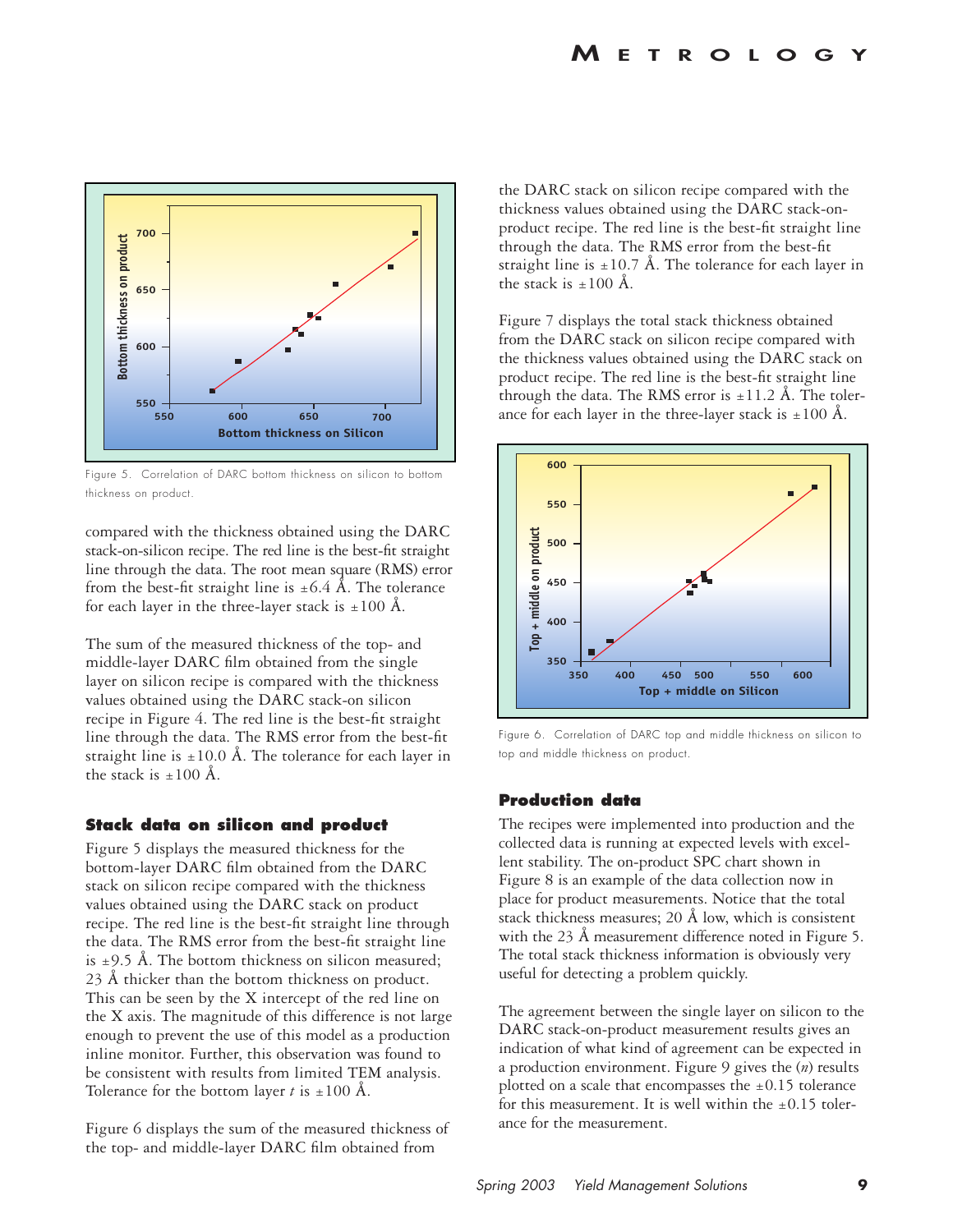

Figure 7. Correlation of DARC total thickness on silicon to total thickness on product.

The stack measurement model on product has also allowed the measurement of other layers from other deposition process tools. We routinely measure the hard mask and polysilicon film thickness on product. A comparison of the hard mask thickness measurement on product before the DARC film stack deposition and following the DARC film stack deposition is shown in Figure 10. As seen, the two measurements are statistically equivalent.

It is possible to develop a robust multilayer DARC measurement recipe that can be used to routinely monitor DARC thickness, index and extinction coefficient on product wafers. Measurement capability has been demonstrated by the agreement between the single-layer DARC, three-layer DARC on silicon and three-layer DARC on product results. In addition, the on-product recipe can also provide the underlying hard mask and



Figure 8. Total DARC stack thickness as measured on product.



Figure 9. Bottom layer *n* at 365 nm for DARC stack on product and single-layer DARC on silicon.

polysilicon thickness, resulting in a simultaneous measurement of 10 parameters. Cost savings result from increased tool availability, a 75% reduction in process monitor wafers, and reduced overhead expenses such as gas use and operator costs. The total cost savings add up to; \$200,000 per year, per process tool. Additionally, there is great benefit to being able to measure directly on product wafers to detect process drifts using a higher sampling frequency.

#### **Acknowledgements**

The authors wish to thank Tod Robinson and Bill Henderson of KLA-Tencor and Kristen Waxman for their help in this work. This article was originally published in Semiconductor International (online), July 2002, http://www.e-insite.net.



Figure 10. Comparison of hard mask thickness measurements on product before and after the deposition of the DARC film stack.